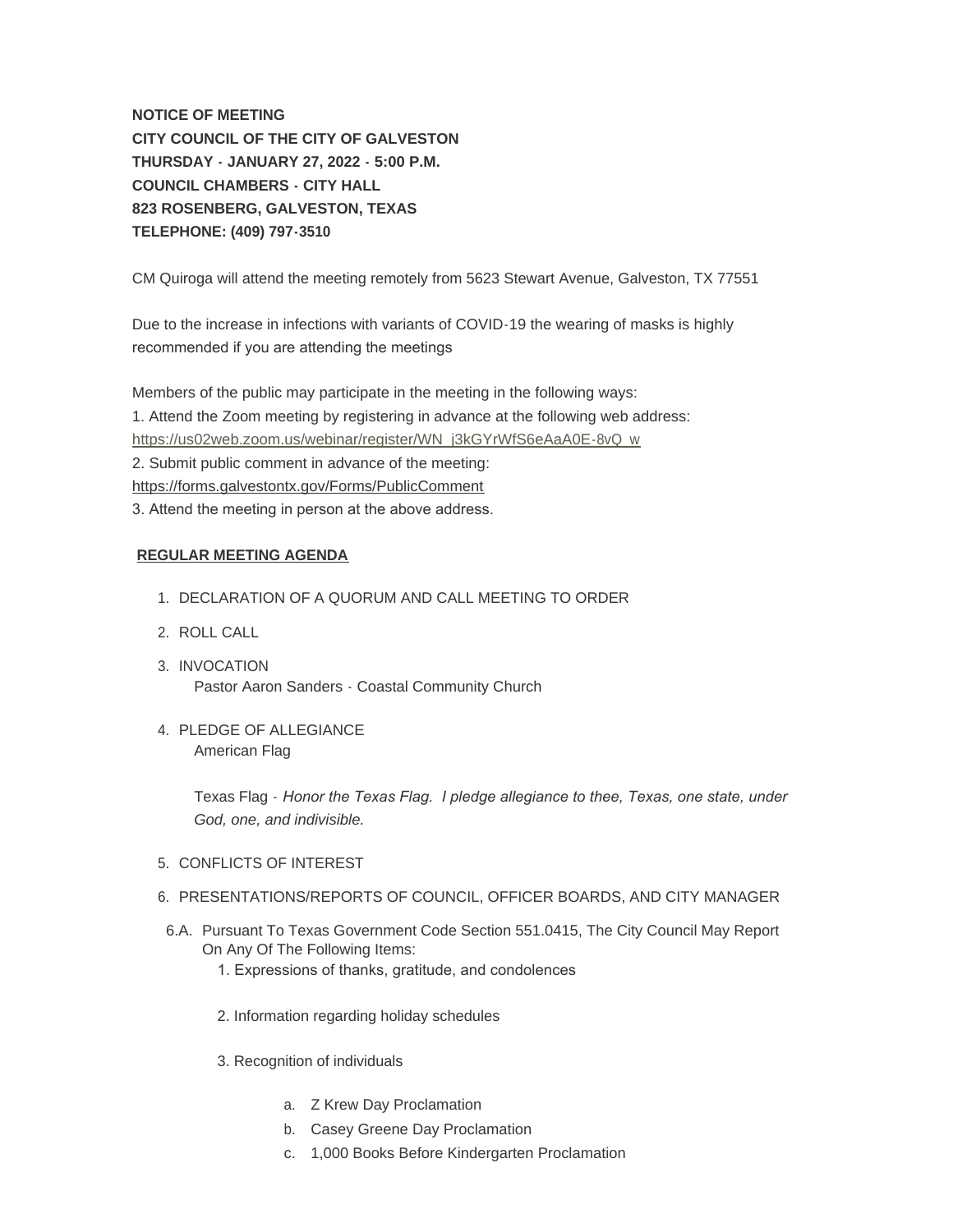- 4. Reminders regarding City Council events
- 5. Reminders regarding community events
- 6. Health and safety announcement
- 7. COMMUNICATIONS AND PETITIONS

Claims: 21-097 - ONE Gas; 21-098 - Rebecca Taylor; 21-099 - Phoenix Loss Control; 21-100 - Michael Hollis; 21-101 - Shayla Martin; 21-102 - Betty Flisowski; 21-103 - William Compton; 21-104 - Mason English; 21-105 - Gloria Perez; 21-106 - Jonathan Leyva; 22-001 - Jesus Medina; 22-002 - ONE Gas; 22-003 - CenterPoint Energy; 22-004 - Teofilo Ruiz.

Documents:

# [CLAIMS - JAN 2022 AGENDA.PDF](https://www.galvestontx.gov/AgendaCenter/ViewFile/Item/13626?fileID=31897)

- 8. PUBLIC HEARINGS
- 8.A. Consider For Approval An Ordinance Of The City Of Galveston, Texas, Designating The Property Located At 1717 Ball/Avenue H, As A "Galveston Landmark", Property Is Legally Described As M.B. Menard Survey, Lot 3, Block 257, In The City And County Of Galveston, Texas; Requesting The Historic Preservation Officer Record The Property's Landmark Designation In The Official Public Records Of Real Property In Galveston County, The Tax Records Of The City Of Galveston And The Central Appraisal District, And The Official Zoning Maps Of The City Of Galveston, Texas; Planning Case Number 21P-068; Making Various Findings And Provisions Related To The Subject. (C. Gorman)

Documents:

# [21P-068 CC RPT STF PKT WITH ORD.PDF](https://www.galvestontx.gov/AgendaCenter/ViewFile/Item/13550?fileID=31812)

8.B. Consider For Approval An Ordinance Of The City Of Galveston, Texas, Abandoning A 300 Linear-Feet (Approximately 6,000 Square Foot) Section Of Right-Of-Way, On Property Commonly Located At The Mid-Block Alley Right-Of-Way Adjacent To 1128 Seawall And Its Adjoining Properties Legally Described Herein, In The City And County Of Galveston, Texas; Planning Case Number 21P-072; Making Various Findings And Provisions Related To The Subject (D. Lunsford).

See attachments for list of adjacent properties enjoining on the request

Documents:

# [21P-072 CC PKT.PDF](https://www.galvestontx.gov/AgendaCenter/ViewFile/Item/13602?fileID=31860)

8.C. Consider For Approval An Ordinance Of The City Of Galveston, Texas, Creating A Planned Unit Development (PUD) Overlay Zoning District In A Residential Single-Family (R-1) Zoning District To Develop A Mixed-Use Development Consisting Of Single-Family Dwellings, Passenger Motor Vehicle Sales And Rental And Agricultural Urban Farming Land Uses On Property Commonly Known As 23500 San Luis Pass Road / Fm 3005, And Which Is Legally Described As Lot 2R (2-18), 10.3127 Acres, Galveston Island RV Resort Replat (2021), In The City And County Of Galveston, Texas; Planning Case Number 21P-065; Making Various Findings And Provisions Related To The Subject; And Providing For An Effective Date. (A. Montalvan)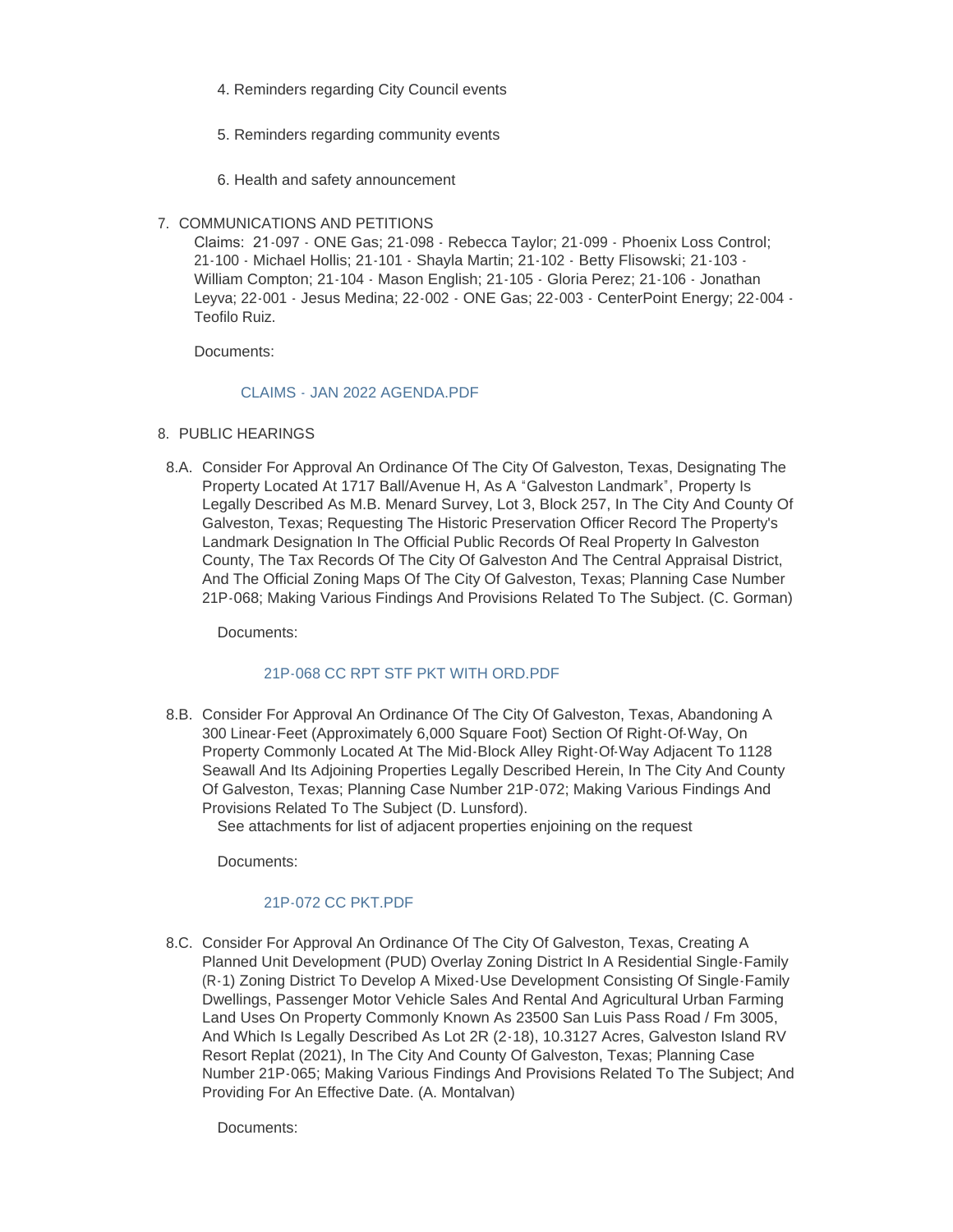# [21P-065 - CC STF PKT.PDF](https://www.galvestontx.gov/AgendaCenter/ViewFile/Item/13586?fileID=31843) [21P-065 -PUD ORDINANCE.PDF](https://www.galvestontx.gov/AgendaCenter/ViewFile/Item/13586?fileID=31844)

- 9. PUBLIC COMMENT
	- A. Agenda Items
	- B. Non-Agenda Items
- 10. ORDINANCES (NOT REQUIRING PUBLIC HEARINGS)
- 10.A. Consider For Approval An Ordinance Of The City Of Galveston, Texas, Ordering And Calling An Election To Be Held In The City Of Galveston On The 7th Day Of May, 2022, For The Purpose Of Electing A Mayor At-Large And Six (6) District Council Members, Each For A Two-Year Term; Making Provisions For The Conduct And Giving Notice Of The Election; Designating Polling Places; Designating Hours For Voting; Providing For Publication Of The Notice Of The Election; Providing Bilingual Election Requirements; Providing For A Severability Clause; Providing An Open Meetings Clause; Providing A Savings Clause; Declaring Findings Of Fact; And Providing For An Effective Date. (Legal)

Documents:

## [GENERAL ELECTION ORDINANCE - MAY 2022.DOC](https://www.galvestontx.gov/AgendaCenter/ViewFile/Item/13606?fileID=32412)

10.B. Consider For Approval An Ordinance Of The City Of Galveston, Texas Extending Its Previous Policy Providing For City Boards, Committees And Commissions Meetings To Be Conducted Virtually Due To The Public Health Risk Attendant To The Increase Of Covid-19 Infections; Continuing All Other Requirements Of The Texas Open Meetings Act For Such Meetings; Making Various Findings And Provisions Related To The Subject; Providing For An Effective Date. (Brown)

Documents:

# [SUSPEND IN PERSON MTGS RELATED TO BDS COMMITTEES](https://www.galvestontx.gov/AgendaCenter/ViewFile/Item/13623?fileID=31895)  COMMISSION - COVID-19 EXTENSION.BW.DOCX

- 11. CONSENT ITEMS The Following Items Shall Be Considered For Action As A Whole, Unless One Or More Council Members Objects. The City Manager Is Authorized To Execute All Necessary Documents Upon Final Approval By The City Attorney.
- CMS2021.5a 45th Street Change Order Audit Report (G. Bulgherini) 11.A. Receive and file CMS2021.5a 45th Street Change Order Audit Report.
- 11.B. Consider For Approval Confirming The City Manager's Appointment Of Jonathan Hale To The Civil Service Commission. (B. Maxwell)
- 11.C. Consider For Approval The Award Of A One (1) Year Contract With Two (2) Additional One (1) Year Renewals To Evergreen Solutions, LLC, To Conduct A Comprehensive Classification And Compensation Study In The Amount Of \$48,450; And Authorizing The City Manager To Execute All Necessary Documents Upon Final Approval By The City Attorney (K. Etienne).

Documents:

# STAFF REPORT--CLASSIFICATION COMPENSATION STUDY 1-22 PDF

11.D. Consider A Motion Authorizing The City Manager To Negotiate A Progress Payment To The Texas Department Of Emergency Management For FEMA Grant Funds Received In Conjunction With Hurricane Ike And Used For Storm Preparation, Debris Removal And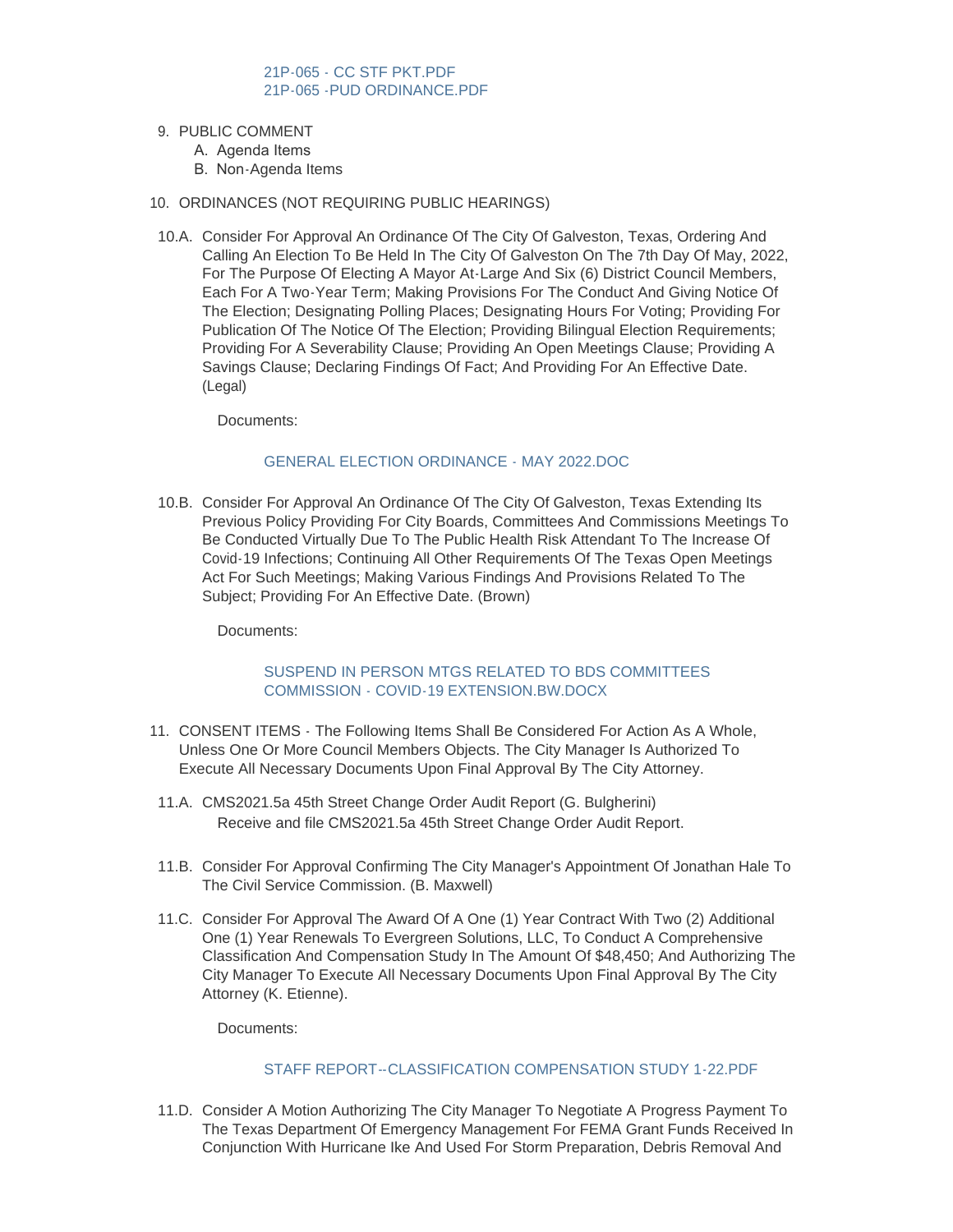Repairs To City Facilities And Infrastructure.

Documents:

[STAFF REPORT FOR PROGRESS PAYMENT TO TEXAS DEPARTMENT OF](https://www.galvestontx.gov/AgendaCenter/ViewFile/Item/13625?fileID=31898)  EMERGENCY MANAGEMENT AS A PART OF THE HURRICANE IKE FEMA GRANT CLOSEOUT.DOCX [DEMAND LETTER WITH ATTACHMENTS FROM TDEM 1.10.202.PDF](https://www.galvestontx.gov/AgendaCenter/ViewFile/Item/13625?fileID=31907)

11.E. Consider Approving The Purchases Of Goods And Services Using Various Contracts Through BuyBoard Purchasing Cooperative, OMNIA Partners, Choice Partners, Goodbuy Purchasing Cooperative, National Cooperative Purchasing Alliance (NCPA), Sourcewell Purchasing Cooperative, Texas Department Of Information Resources (DIR), Tx Smart Buy, And Texas Multiple Award Schedule Program (TXMAS). Estimated Costs For Products Not To Exceed Council Approved Budgets. (M. Loftin)

Documents:

[STAFF REPORT FOR PURCHASING COOPERATIVE CONTRACTS FY](https://www.galvestontx.gov/AgendaCenter/ViewFile/Item/13555?fileID=31820)  22.PDF [TSBM CONTRACT LIST.PDF](https://www.galvestontx.gov/AgendaCenter/ViewFile/Item/13555?fileID=31821) [CHOICE PARTNERS CONTRACT LIST.PDF](https://www.galvestontx.gov/AgendaCenter/ViewFile/Item/13555?fileID=31822) [NCPA VENDOR LIST 2022.PDF](https://www.galvestontx.gov/AgendaCenter/ViewFile/Item/13555?fileID=31823) [OMNIA CONTRACT LIST OCTOBER 2021.PDF](https://www.galvestontx.gov/AgendaCenter/ViewFile/Item/13555?fileID=31824) [BUYBOARD VENDOR LIST 1.12.22.PDF](https://www.galvestontx.gov/AgendaCenter/ViewFile/Item/13555?fileID=31825) [GOODBUY VENDOR LIST.PDF](https://www.galvestontx.gov/AgendaCenter/ViewFile/Item/13555?fileID=31826) [SOURCEWELL CONTRACT LIST.PDF](https://www.galvestontx.gov/AgendaCenter/ViewFile/Item/13555?fileID=31827) [DIR VENDOR LIST.PDF](https://www.galvestontx.gov/AgendaCenter/ViewFile/Item/13555?fileID=31828)

11.F. Consider For Approval The Renewal Of The Oracle Database Software Support Agreement For \$18,728.21 Utilizing DIR Contract TSO‐4158, Through Authorized Reseller Mythics, Inc. (H. Dean)

Documents:

#### [FY22 ORACLE STAFF REPORT.PDF](https://www.galvestontx.gov/AgendaCenter/ViewFile/Item/13585?fileID=31841) [SR 10446432 FY22 -](https://www.galvestontx.gov/AgendaCenter/ViewFile/Item/13585?fileID=31842) NQ.PDF

11.G. Consider For Approval Authorizing The City Manager To Execute An Agreement With CivicPlus For The Hosting Of The City's Website (Www.galvestontx.gov) For A 3 Year Period With Two Optional 1 Year Terms For A Cost Of \$ 15,794 For Year 1 With A 2.5% Increase Each Year Thereafter. (H. Dean)

Documents:

# **FY22 CIVICPLUS STAFF REPORT PDF** TX - GALVESTON - [CIVICENGAGE RENEWAL SIGNED.PDF](https://www.galvestontx.gov/AgendaCenter/ViewFile/Item/13614?fileID=31875)

11.H. Consider For Approval Authorizing Payments To Tyler Technologies For A Total Amount Of \$51,326.00 For Software Maintenance Of The Court Case Management System Through The End Of Fiscal Year 2022.

Documents:

#### STAFF REPORT - TYLER TECHNOLOGIES 2022 PDE

11. Consider For Approval, Issuance Of A Task Order #12 To DCMC Partners For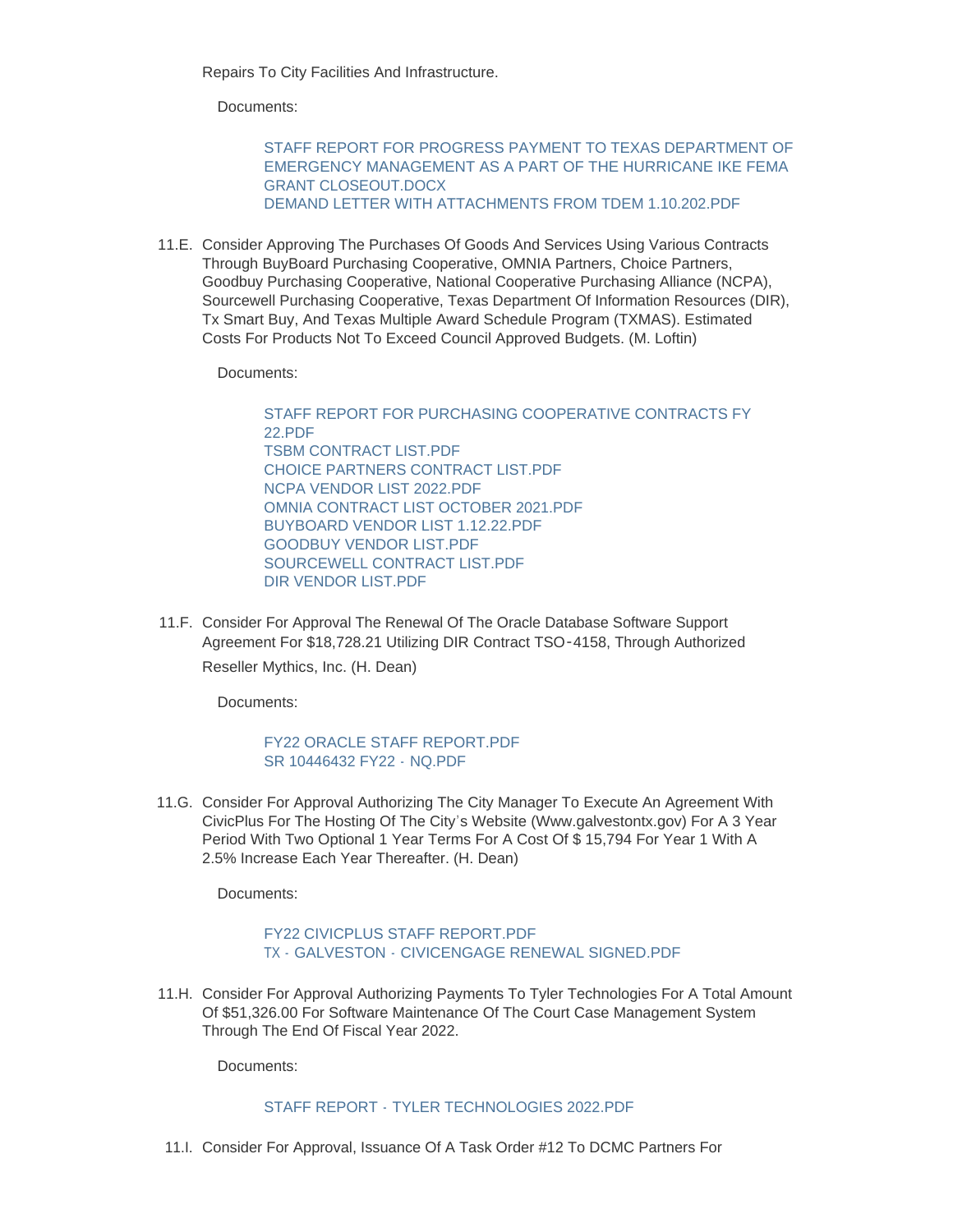Development And Documentation Of The Funding Request Package For The Downtown Drainage Improvement Project, And Authorize The City Manager To Sign All Documents Upon The Review And Approval Of The City Attorney. (T. Wrobleski)

Documents:

[DCMC TASK ORDER 12 -](https://www.galvestontx.gov/AgendaCenter/ViewFile/Item/13576?fileID=31904) STAFF REPORT - 01.13.22.PDF [DCMC TASK ORDER 12.PDF](https://www.galvestontx.gov/AgendaCenter/ViewFile/Item/13576?fileID=31837)

11.J. Consider For Approval A Resolution Designating Authorized Signatories For The City's South Shore CDBG-MIT Drainage Improvement Project; Authorizing Signatures On The Depository/Authorized Signatories Designation Form; And Authorizing The City Manager To Execute All Necessary Documents Upon Final Approval By The City Attorney. (T. Wrobleski)

Documents:

STAFF REPORT - [RESOLUTION AUTHORIZING SIGNATORIES -](https://www.galvestontx.gov/AgendaCenter/ViewFile/Item/13581?fileID=31835) 01.13.22.PDF [RESOLUTION AUTHORIZING SIGNATORIES-](https://www.galvestontx.gov/AgendaCenter/ViewFile/Item/13581?fileID=31836) CDBG-MIT- 2022.PDF

11.K. Consider For The Issuance Of Task Order #1 To Plexos Group, LLC For The Grant Administration Services Related To The Texas General Land Office (GLO) Community Development Block Grant – Mitigation (CDBG-MIT) For The South Shore Drainage Improvement Project In The Amount Of \$814,650.00, And Authorizing The City Manager To Execute All Necessary Documents. (T. Wrobleski)

Documents:

STAFF REPORT - PLEXOS - [GRANT ADMINISTRATION -](https://www.galvestontx.gov/AgendaCenter/ViewFile/Item/13580?fileID=31906) 01.13.22.PDF [20220111 GALVESTON TASK ORDER PHASE I AND II SIGNED.PDF](https://www.galvestontx.gov/AgendaCenter/ViewFile/Item/13580?fileID=31834)

11.L. Consider For Approval Execution Of Texas General Land Office Contract No. 22-085-005-D233 (Non-Housing Grant Agreement), And Authorize The City Manager To Execute All Necessary Documents Upon Final Approval By The City Attorney. (T. Wrobleski)

Documents:

STAFF REPORT - SOUTH SHORE - [GLO CONTRACT -](https://www.galvestontx.gov/AgendaCenter/ViewFile/Item/13579?fileID=31905) 01.13.22.PDF [SOUTH SHORE CDBG-MIT CONTRACT.PDF](https://www.galvestontx.gov/AgendaCenter/ViewFile/Item/13579?fileID=31833)

11.M. Consider For Approval An Application To The Cultural Arts Commission From The Z Krewe For Permission To Paint The Intersection At 21st And Strand, Consistent With Long Tradition And In Compliance With The Standards Set Out In Section 32-3 "Notices, Drawings, Or Caricatures On Pavement" Of The City Of Galveston Code. (B. Sanderson)

Documents:

# [CONSIDER FOR APPROVAL - Z KREWE STREET ART APPLICATION.PDF](https://www.galvestontx.gov/AgendaCenter/ViewFile/Item/13577?fileID=31831)

11.N. Consider For Approval The Purchase And Installation Of New Fitness Equipment At Mcguire-Dent Recreation Center, Located At 2222 28th Street, Using The BuyBoard Purchasing Cooperative Contract (#583-19) With Marathon Fitness. (B. Sanderson)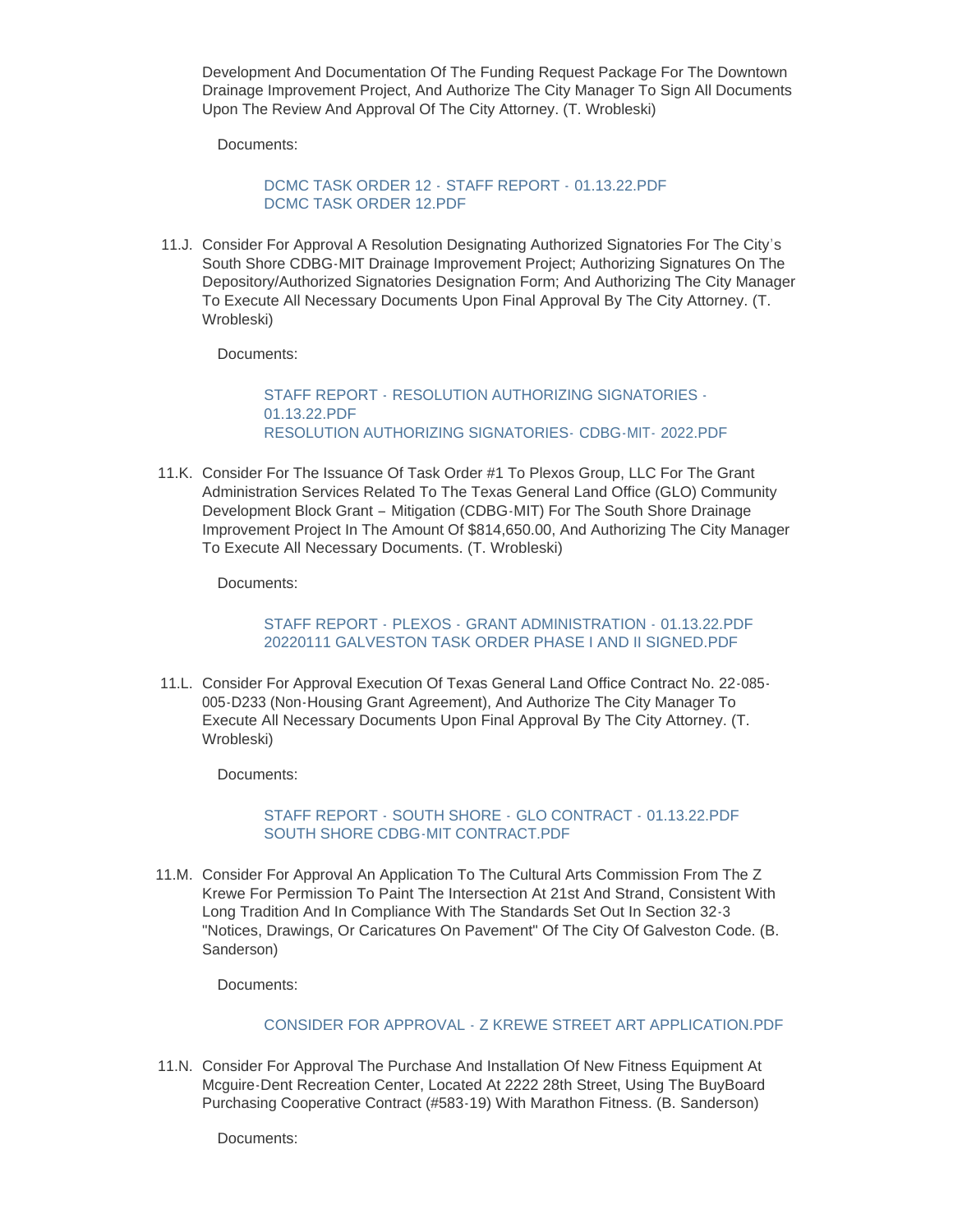# [CONSIDER FOR APPROVAL - REPLACEMENT OF FITNESS EQUIPMENT](https://www.galvestontx.gov/AgendaCenter/ViewFile/Item/13548?fileID=31861)  AT MCGUIRE-DENT 2022.PDF

11.O. Consider For Approval The Purchase And Installation Of New Security Cameras And Surveillance Devices For Wright Cuney Recreation Center & Park, Located At 718 41st Street, Using The Goodbuy Purchasing Cooperative Contract (#21-22 4u000) With All Campus Security. (B. Sanderson)

Documents:

#### [CONSIDER FOR APPROVAL - SECURITY CAMERA SYSTEM](https://www.galvestontx.gov/AgendaCenter/ViewFile/Item/13578?fileID=31868)  REPLACEMENT AT WRIGHT CUNEY.PDF

11.P. Consider Approving Rental Of Vehicles Using The Texas Smart Buy (Contract # 975-M1) Purchasing Cooperative. (D. Balli)

Documents:

#### [STAFF REPORT - TX SMARTBUY VEHICLE RENTAL 01.27.2022.PDF](https://www.galvestontx.gov/AgendaCenter/ViewFile/Item/13598?fileID=31877)

11.Q. Consider For Approval A Renewal Of The Updated Interlocal Agreement Between The City Of Galveston And The County Of Galveston To Participate In A Combined Task Force Funded By The Automobile Burglary And Theft Prevention Authority Of The State Of Texas. (D. Balli)

Documents:

## STAFF REPORT - GCACTF INTERLOCAL FY22 01 27 2022 PDF

11.R. Consider For Approval A Request Authorizing The City Manager To Execute An Assignment Of Lease Agreement Assigning A Lease Commencing April 1, 2018, Between The City Of Galveston And Xinomahc Ventures, LLC To Scallywag Air, LLC, Upon Final Approval By The City Attorney (M. Shahan).

Documents:

# [STAFF REPORT - XINOMAHC VENTURES, LLC - LEASE](https://www.galvestontx.gov/AgendaCenter/ViewFile/Item/13549?fileID=31869)  ASSISGNMENT.PDF

11.S. Consider For Approval An Easement From The Texas Historic Commission In Conjunction With A Previously Accepted Hurricane Harvey Disaster Assistance Grant For Repairs To The Windows In The City Hall Building, 823 Rosenberg, And Authorize The City Manger To Sign All Necessary Documents Upon Final Approval By The City Attorney. (C. Gorman)

Documents:

#### [GALVESTON CITY HALL HIM-ESHPF EASEMENT UPDATE CC STF RPT](https://www.galvestontx.gov/AgendaCenter/ViewFile/Item/13551?fileID=31813)  PKT PDF

11.T. Consider For Approval Awarding The City Hall Window Project (RFP 22-04) To American Restoration For A Contract Amount Of \$285,000.00 With A Fully Funded Contingency For Unknown Conditions Of \$82,550.00. Authorizing The City Manager To Execute All Necessary Documents Upon Final Review And Approval Of The City Attorney. (C. Kenworthy)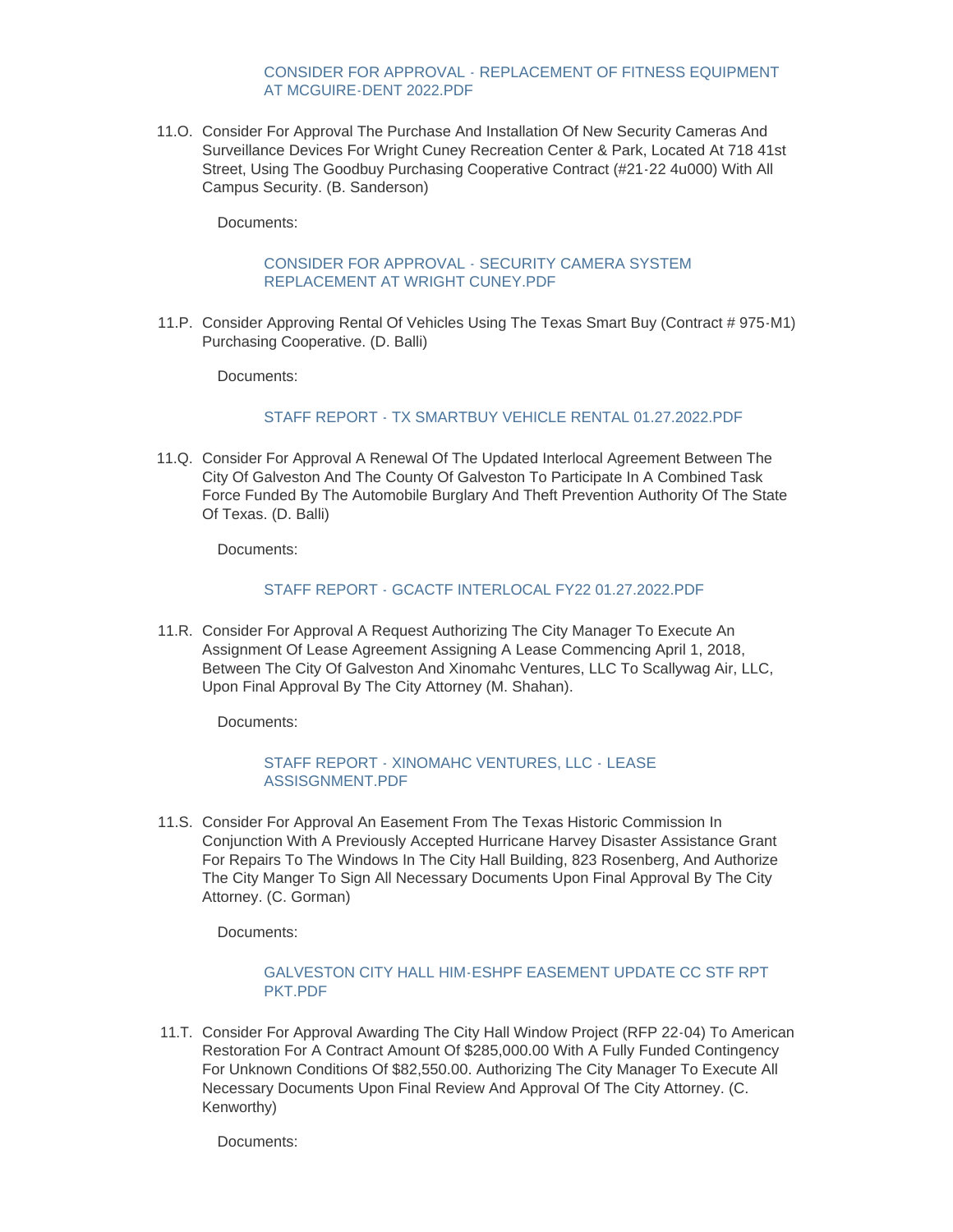#### [STAFF REPORT FOR RFP 22-04 AMERICAN RESTORATION - CITY HALL](https://www.galvestontx.gov/AgendaCenter/ViewFile/Item/13582?fileID=31838)  WINDOW PROJECT.PDF

11.U. Consider For Approval, A Three-Year Contract With The Option For Two One-Year Extensions With ABM Texas General Services Inc. For RFP #22-06, Janitorial Services, Authorizing The City Manager To Execute The Contract Upon The Review And Approval Of The City Attorney. (C. Kenworthy)

Documents:

[STAFF REPORT FOR RFP22-06 JANITORIAL SERVICES.DOCX](https://www.galvestontx.gov/AgendaCenter/ViewFile/Item/13553?fileID=31814) [ABM TEXAS GENERAL SERVICES INC.-](https://www.galvestontx.gov/AgendaCenter/ViewFile/Item/13553?fileID=31815) CONTRACT DRAFT REV. 1.11.2022.PDF [CITY OF GALVASTON COI.PDF](https://www.galvestontx.gov/AgendaCenter/ViewFile/Item/13553?fileID=31816)

11.V. Consider For Approval The Purchase Of New High Precision Survey Equipment From AllTerra Central – Houston Through The Texas Department Of Infrastructure Resources Co-Operative Purchasing Contract (DIR-CPO-4504) Necessary To Performing In-House Field Survey Data Collection Services In The Amount Of \$40,833.08. Authorizing The City Manager To Execute All Necessary Documents Upon Final Approval By The City Attorney. (B. Hill)

Documents:

## [TRIMBLE SURVEY EQUIPMENT PURCHASE STAFF REPORT.PDF](https://www.galvestontx.gov/AgendaCenter/ViewFile/Item/13494?fileID=31788) [ALLTERRA CENTRAL, INC..PDF](https://www.galvestontx.gov/AgendaCenter/ViewFile/Item/13494?fileID=31789) [QUOTE.PDF](https://www.galvestontx.gov/AgendaCenter/ViewFile/Item/13494?fileID=31790)

11.W. Consider For Approval The Acceptance Of The Coastal Management Program - Cycle 26 Grant, Texas General Land Office Contract Number 22-045-016-D113. (B. Hill)

Documents:

# STAFF REPORT - [GRANT ACCEPTANCE.DOCX](https://www.galvestontx.gov/AgendaCenter/ViewFile/Item/13608?fileID=31865) WORK PLAN AND BUDGET - [BUDGET AMMENDMENT.PDF](https://www.galvestontx.gov/AgendaCenter/ViewFile/Item/13608?fileID=31866) [POCKET PARK 3 COVER REV B-PRELIMINARY.PDF](https://www.galvestontx.gov/AgendaCenter/ViewFile/Item/13608?fileID=31867)

11.X. Consider Approval Of Change Order #5 To The Contract With Wharton-Smith, Inc. For Construction Of The Airport Water Plant Expansion, Increasing The Contract By \$20,773.80 From The Amount Of \$9,432,919.13 To The Amount Of \$9,453,692.93. Authorizing The City Manager To Execute All Necessary Documents Upon Final Approval By The City Attorney. (R. Winiecke)

Documents:

# [WHARTON SMITH AIRPORT WATER PLANT EXPANSION CHANGE ORDER](https://www.galvestontx.gov/AgendaCenter/ViewFile/Item/13584?fileID=31840)  5.PDF

11.Y. Consider For Approval An Inflationary Tonnage Rate Increase As Provided By The Terms Of The BFI Transfer Systems Contract For The Operation Of The Refuse Transfer Station. The Increase Is Proposed At 5.94% In Accordance With The September 2021 Consumer Price Index For Urban Wage Earners And Clerical Workers ("CPI-W"). The Estimated Annual Increase Is \$74,091.42. Funding Source Is The Sanitation Division Refuse Disposal Account. (B. Cook)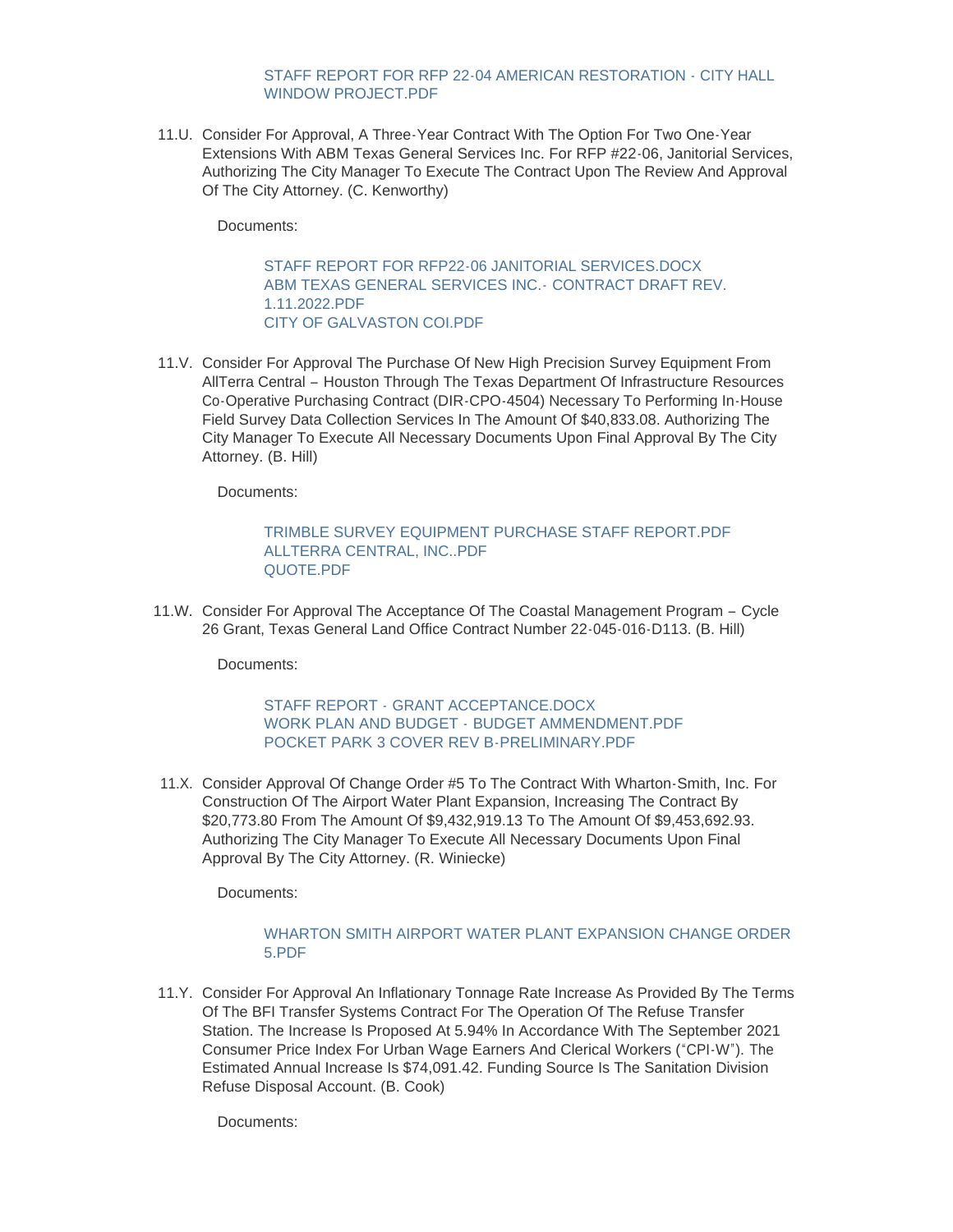[BFI - TRANSFER STATION K - CPI INCREASE 2021.PDF](https://www.galvestontx.gov/AgendaCenter/ViewFile/Item/13587?fileID=31845) [COG CPI LETTER - 2021.PDF](https://www.galvestontx.gov/AgendaCenter/ViewFile/Item/13587?fileID=31846) [CON - COG-CON-18-129 - BFI WASTE SYSTEMS - TRANSFER STATION](https://www.galvestontx.gov/AgendaCenter/ViewFile/Item/13587?fileID=31847)  OPERATIONS RFP 17-23 - 10\_01\_2018.PDF [CPI INDEX.JPG](https://www.galvestontx.gov/AgendaCenter/ViewFile/Item/13587?fileID=31848)

11.Z. Consider For Approval Extending The Rental Of 2 Automated Garbage Trucks From Rush Leasing Through October Of 2022 And December Of 2022, Respectively, In The Amount Of \$161,500. Authorizing The City Manager To Execute All Necessary Documents Upon Final Approval By The City Attorney. (B. Cook)

Documents:

[RUSH TRUCK LEASING - RENTAL OF 2 AUTOMATED GARBAGE TRUCKS](https://www.galvestontx.gov/AgendaCenter/ViewFile/Item/13604?fileID=31899)  V2 1.2022.DOCX [SIGNED RENTAL SCHEDULED FOR UNIT 955-1519 - CITY OF](https://www.galvestontx.gov/AgendaCenter/ViewFile/Item/13604?fileID=31900)  GALVESTON.PDF [CON - COG-CON-21-794 - RUSH TRUCK LEASING INC. - AUTOMATED](https://www.galvestontx.gov/AgendaCenter/ViewFile/Item/13604?fileID=31901)  GARBAGE TRUCK RENTAL - UNIT 955-1540.PDF

11.AA. Consider For The Approval Of A Resolution Of The City Council Of The City Of Galveston Establishing Certain Special Events As Serving Public Purposes, Authorizing The City Manager To Execute The Standard Form Agreement From The Texas Department Of Transportation For Temporary Closures Of State Right Of Ways For Each Event Along With All Other Necessary Documents. (D. Smith)

Documents:

# [TXDOT AGREEMENT SPECIAL EVENTS PACKET.PDF](https://www.galvestontx.gov/AgendaCenter/ViewFile/Item/13597?fileID=31856)

11.BB. Consider For The Approval Of A Resolution Of The City Council Of The City Of Galveston Approving An Updated Version Of The Island Transits Public Transportation Agency Safety Plan (PTASP) Which Is A Commitment From Management To Establish A Comprehensive Safety Plan To Provide A Safe And Secure Transit Rail Service And Authorize The City Manager To Execute The Document Upon Final Approval By The City Attorney. (D. Smith)

Documents:

# [TROLLEY RESOLUTION PTASP 2022 PACKET.PDF](https://www.galvestontx.gov/AgendaCenter/ViewFile/Item/13600?fileID=31859)

11.CC. Consider For The Approval Of The Purchase Of One New Pierce-Custom Enforcer Aerial 75-Foot Ladder Truck For The Fire Department To Be Purchased From Siddons-Martin Emergency Group Through HGAC Buy For A Total Price Of \$1,029,839 And Authorize The City Manager To Execute The Contract Upon Final Approval By The City Attorney. (D. Smith)

Documents:

# [2022 FIRE LADDER PURCHASE PACKET A.PDF](https://www.galvestontx.gov/AgendaCenter/ViewFile/Item/13613?fileID=31889)

11.DD. Consider For The Approval Of The Purchase Of One New John Deere Tractor, Flex Wing Mower And Two Gators For Municipal Utilities To Be Purchased From John Deer & Company Through Buy Board For A Total Price Of \$106,975.86 And Authorize The City Manager To Execute The Contract Upon Final Approval By The City Attorney. (D. Smith)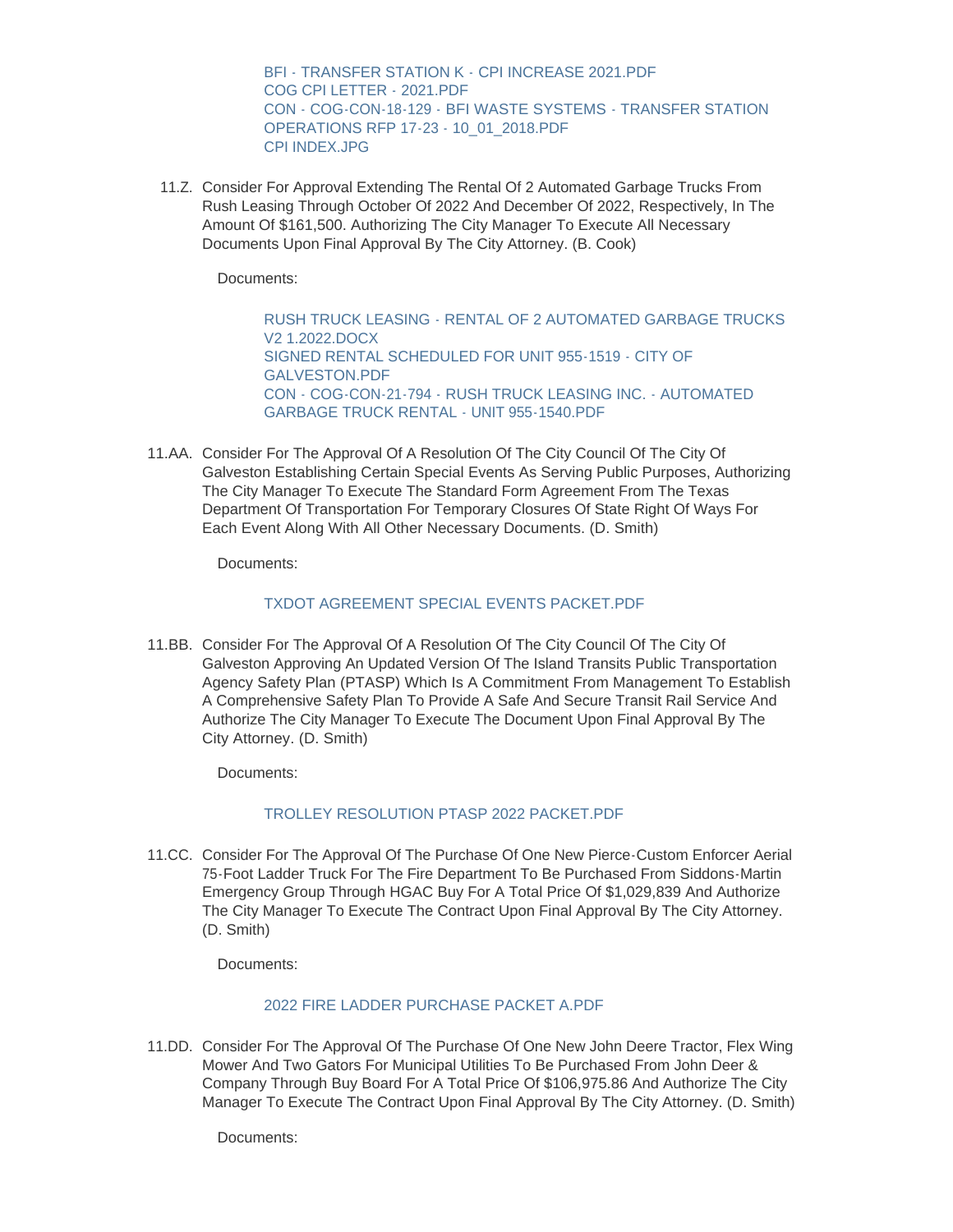#### [2022 J DEERE MOWERS MU PURCHASE PACKET.PDF](https://www.galvestontx.gov/AgendaCenter/ViewFile/Item/13594?fileID=31853)

11.EE. Consider For The Approval Allowing The Fleet Facility To Purchase The Listed Rolling Stock And Associated Equipment For Public Works & Mun Utilities From Silsbee Ford Inc. Through Good Buy For A Total Price Of \$626,842.00 And Authorize The City Manager To Execute The Contract Upon Final Approval By The City Attorney. (D. Smith)

Documents:

#### SILSBEE TRUCK PURCHASE PACKET PDF

11.FF. Consider For The Approval Allowing The Fleet Facility To Purchase The Listed Rolling Stock And Associated Equipment For Municipal Utilities From Patterson Equipment Company Through Buy Board For A Total Price Of \$187,674.97 And Authorize The City Manager To Execute The Contract Upon Final Approval By The City Attorney. (D. Smith)

Documents:

#### PATTERSON FO TV VAN PACKET PDF

11.GG. Consider For The Approval Allowing The Fleet Facility To Purchase The Listed Rolling Stock And Associated Equipment (Roll-Off Truck For Municipal Utilities) From Rush Truck Center Through HGAC Buy For A Total Price Of \$226,509 And Authorize The City Manager To Execute The Contract Upon Final Approval By The City Attorney. (D. Smith)

Documents:

#### [RUSH ROLL OFF TRUCK PURCHASE PACKET.PDF](https://www.galvestontx.gov/AgendaCenter/ViewFile/Item/13595?fileID=31854)

11.HH. Consider For The Approval Allowing The Fleet Facility To Increase The Previously Approved Purchase Amount Of Four Excavators From Deere & Company Through Buy Board (Brookside) From \$210,528.80 To \$211,398.63. The Increase Is Due To Supply Chain Issues And Parts Availability. This Is A Difference Of \$869.83, Which Is A 0.07% Increase. (D. Smith)

Documents:

#### [JOHN DEERE CHANGE ORDER 2022 PACKET.PDF](https://www.galvestontx.gov/AgendaCenter/ViewFile/Item/13592?fileID=31851)

11.II. Consider For Approval A Contract Between The City Of Galveston And The County Of Galveston For Election Services. (J. Williams)

Documents:

#### [CONTRACT FOR ENTITY ELECTION SERVICES MOD122020 VERSION](https://www.galvestontx.gov/AgendaCenter/ViewFile/Item/13607?fileID=31864)  2.DOCX

11.JJ. Consider For Approval Minutes Of The October 28, 2021 Workshop And Regular Meeting, The November 10, 2021 Workshop, The November 18, 2021 Workshop And Regular Meeting, The December 1, 2021 Special Meeting, The December 2, 2021 Special Meeting, And The December 9, 2021 Workshop And Regular Meeting. (J. Williams)

Documents:

MINUTES - JAN AGENDA PDE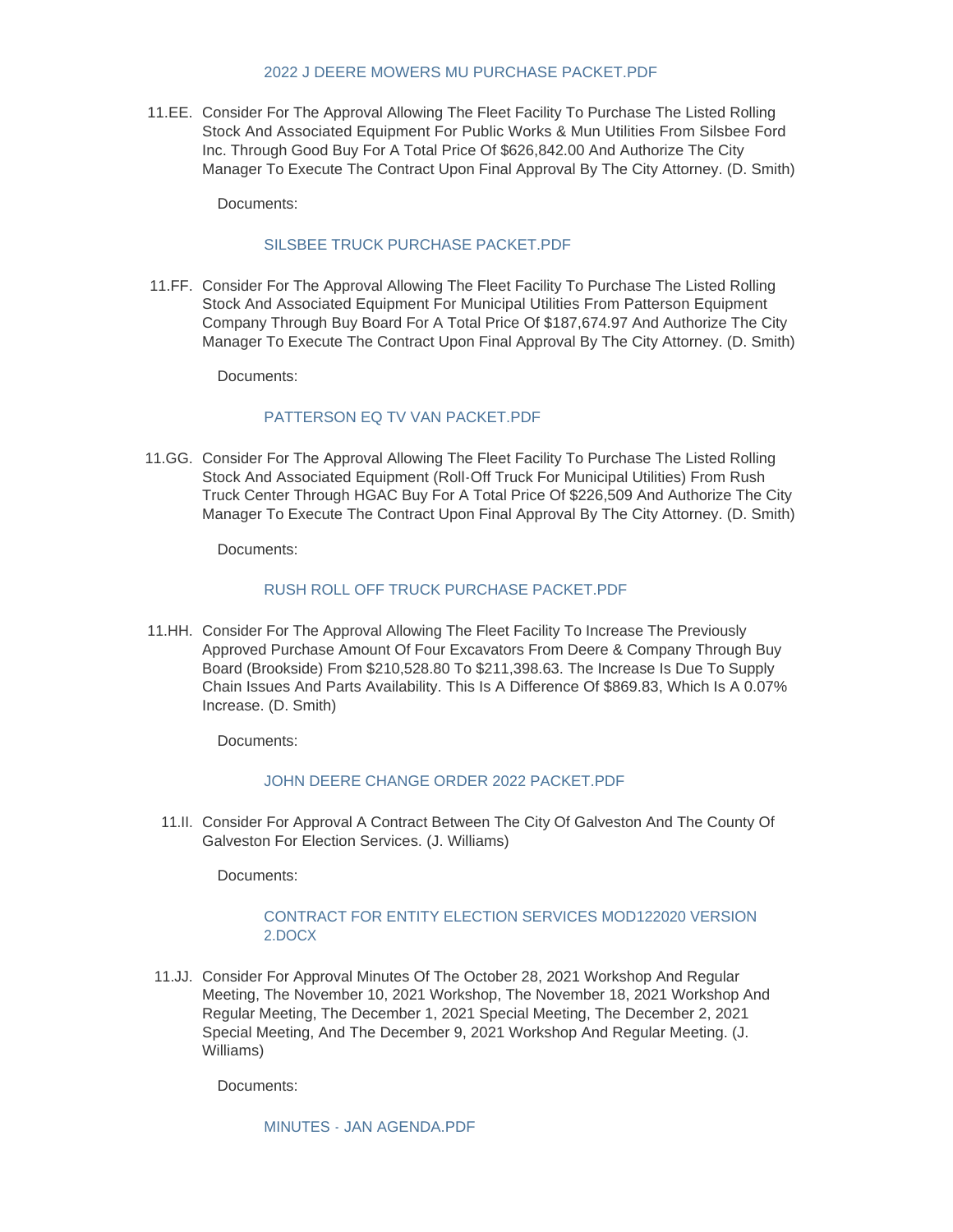#### 12. ACTION ITEMS

12.A. Discuss And Consider For Action A Resolution By The City Council Of The City Of Galveston, Texas, Authorizing Publication Of Notice Of Intention To Issue Up To \$11 Million In Tax And Revenue Supported Certificates Of Obligation; Providing That The Sale Will Be For The Purpose Of Purchasing New Sanitation Vehicles And Constructing Improvements In Sand Hill Crane Park; Approving The Reimbursement Of Costs Incurred Up To Ninety Days Prior To The Closing Of The Sale And Approving Other Matters Incidental Thereto.

Documents:

[STAFF REPORT TO APPROVE PUBLIC NOTICE OF INTENT TO SELL COS](https://www.galvestontx.gov/AgendaCenter/ViewFile/Item/13620?fileID=31879)  1.27.22.DOCX [SCHEDULE FOR ISSUANCE OF 2022 COS FOR SANDHILL CRANE PARK](https://www.galvestontx.gov/AgendaCenter/ViewFile/Item/13620?fileID=31880)  AND SANITAION VEHICLES.DOCX [RESOLUTION - DM-8180950-V5-CITY\\_OF\\_GALVESTON\\_-](https://www.galvestontx.gov/AgendaCenter/ViewFile/Item/13620?fileID=31909) NOI\_RESOLUTION\_(2022\_CO\_PP).DOCX [SANITATION FLEET REPLACEMENT PROJECTIONS 1.19.2022.PDF](https://www.galvestontx.gov/AgendaCenter/ViewFile/Item/13620?fileID=31882) [IDCMINUTES GIVING APPROVAL FOR FINANCING SANDHILL CRANE](https://www.galvestontx.gov/AgendaCenter/ViewFile/Item/13620?fileID=31883)  PARK IMPROVEMENTS FEB 2 2021 SEE PAGES.PDF [FORECASTING - IDC PARKS SILO AS OF 2.2021.PDF](https://www.galvestontx.gov/AgendaCenter/ViewFile/Item/13620?fileID=31884) [HUNTINGTON MARKETS 2022 CO RUN NUMBERS 1.20.2022.PDF](https://www.galvestontx.gov/AgendaCenter/ViewFile/Item/13620?fileID=31885) [HUNTINGTON MARKETS FINANCING SUMMARY - 2022-01-19.PDF](https://www.galvestontx.gov/AgendaCenter/ViewFile/Item/13620?fileID=31886)

12.B. Consider For Approval A Resolution Of The City Council Of The City Of Galveston, Texas Creating An Ad Hoc City Committee To Investigate Various Improvements That Could Be Made At Stewart Beach, To Investigate Various Financing Methods For The Placement Of Such Improvement, Providing For The Membership Of Such Committee, And Providing For Various Reporting Dates For The Committee To Report Back To The City; Providing For Findings Of Fact And Providing For An Effective Date. (Brown/Collins))

Documents:

# [STEWART BEACH AD HOC V4.DOCX](https://www.galvestontx.gov/AgendaCenter/ViewFile/Item/13605?fileID=31902)

- 12.C. Discuss And Consider Appointments To The Following City Boards, Commissions, And Committees:
	- 1. Stewart Beach Ad Hoc Committee
- 13. RECEIVE AND FILE (Non-Action Items)
	- 1. Letter from L & L Wings, Inc. Stewart Beach Parking Area Drainage Improvements Project (SBPADIP)

Documents:

# [WINGS - PROPOSED STEWART BEACH PARKING AREA DRAINAGE](https://www.galvestontx.gov/AgendaCenter/ViewFile/Item/13574?fileID=31887)  IMPROVEMENT PROJECT (SBPADIP).PDF

14. ADJOURNMENT

I certify that the above Notice of Meeting was posted in a place convenient to the public in compliance with Chapter 551 of the Texas Government Code on January 21, 2022 at 12:30 P.M.